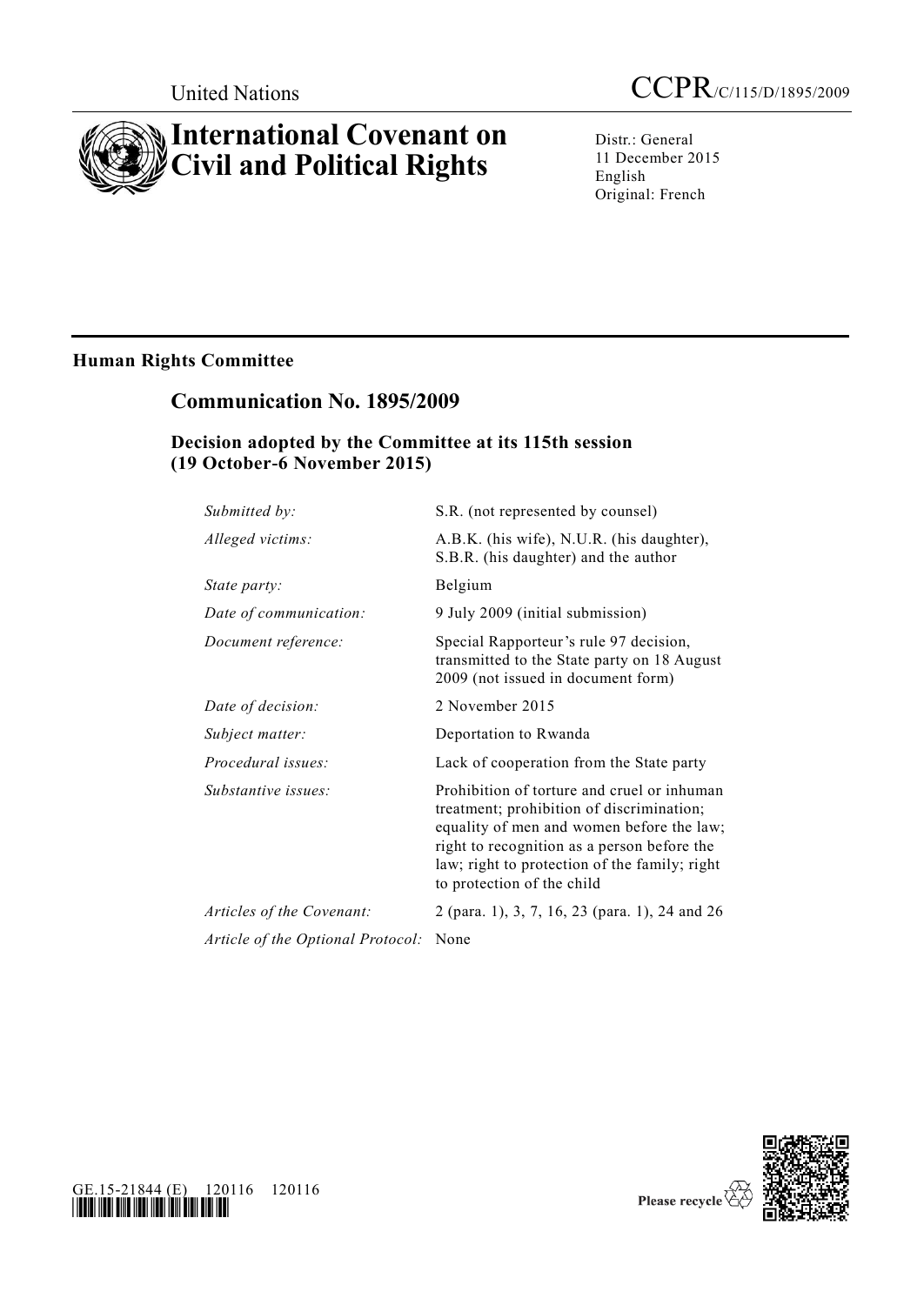# **Annex**

# **Decision of the Human Rights Committee under the Optional Protocol to the International Covenant on Civil and Political Rights (115th session)**

concerning

# **Communication No. 1895/2009**

| Submitted by:          | S.R. (not represented by counsel)                                                 |
|------------------------|-----------------------------------------------------------------------------------|
| Alleged victims:       | A.B.K. (his wife), N.U.R. (his daughter),<br>S.B.R. (his daughter) and the author |
| <i>State party:</i>    | Belgium                                                                           |
| Date of communication: | 9 July 2009 (initial submission)                                                  |

*The Human Rights Committee*, established under article 28 of the International Covenant on Civil and Political Rights,

*Meeting* on 2 November 2015,

*Having concluded* its consideration of communication No. 1895/2009, submitted to the Human Rights Committee on behalf of S.R. et al. under the Optional Protocol to the International Covenant on Civil and Political Rights,

*Having taken into account* all written information made available to it by the author of the communication and the State party,

*Adopts* the following:

## **Decision on admissibility**

1. The author of the communication, which is dated 9 July 2009 (as supplemented by a submission of 10 August 2009), is S.R. (principal author), a Rwandan national of Hutu ethnicity, who was born in 1978 in Bukavu (Democratic Republic of the Congo). He also submits the communication on behalf of his wife, A.B.K. (second author), and their two children, N.U.R. and S.B.R., who were born on 28 February 2007 and 8 April 2008 respectively. He claims to be a victim of violations by the State party of articles 2 (1), 3, 7, 16, 23 (1), 24 and 26 of the Covenant. The Covenant entered into force for Belgium on 21 July 1983 and the Optional Protocol thereto on 17 August 1994.

The following members of the Committee participated in the consideration of the present communication: Mr. Yadh Ben Achour, Mr. Lazhari Bouzid, Ms. Sarah Cleveland, Mr. Ahmed Amin Fathalla, Mr. Olivier de Frouville, Mr. Yuji Iwasawa, Ms. Ivana Jelić, Mr. Duncan Laki Muh umuza, Ms. Photini Pazartzis, Mr. Mauro Politi, Sir Nigel Rodley, Mr. Víctor Manuel Rodríguez -Rescia, Mr. Fabián Omar Salvioli, Mr. Dheerujlall Seetulsingh, Ms. Anja Seibert-Fohr, Mr. Yuval Shany, Mr. Konstantine Vardzelashvili and Ms. Margo Waterval.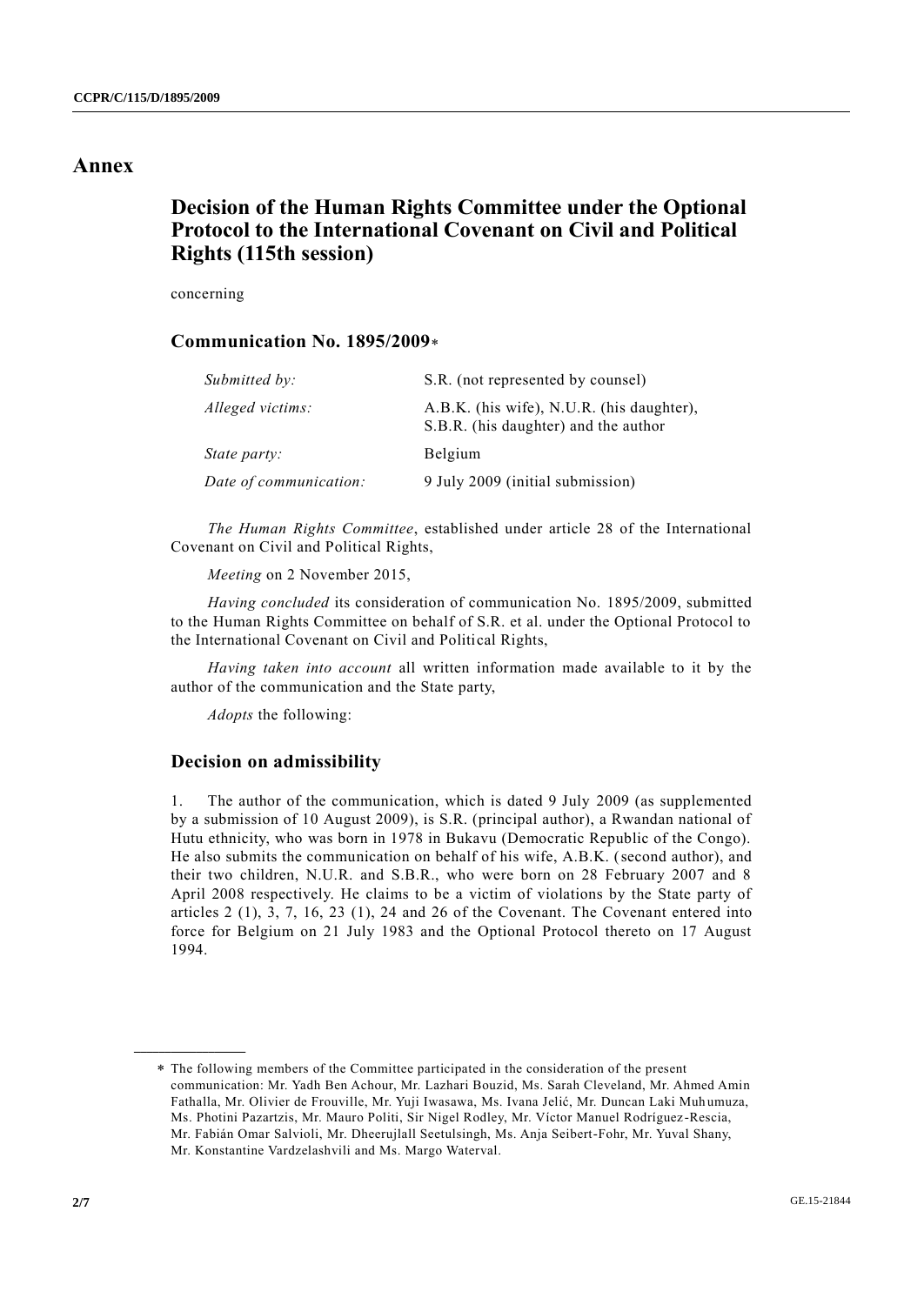## **Factual background**<sup>1</sup>

2.1 In September 2006, the author, a member of the Kigali Bar, was asked to defend two individuals of Hutu ethnicity who were accused of genocide. He took over the case from the original defence counsel, Mr. Banda, who had been killed by unidentified persons. He represented the accused at three hearings before the court, on 6, 8 and 10 November 2006. In the course of those hearings he received threats, including death threats, from the victims' families, accusing him of defending and seeking the release of perpetrators of genocide and vowing to kill him. At the time of the hearing of 8 November 2006, the author received death threats via a note left at his home which read: "If you don't drop the two defendants' case, you risk losing your life — like your colleague Banda". The author's wife, A.B.K., received the same note. That same day, the author received an anonymous call on his mobile telephone from someone claiming to be a security officer and advising him "to drop the case or risk dying and having his family die".

2.2 The day after this incident, on 9 November 2006, the author went to the Nyamirambo police station to report the threats. The officer present reassured the author, saying that the threats were merely intimidation. He then asked the author why he was defending "criminals" and thereby risking his life.

2.3 On 10 November 2006, the author took part in a further hearing. On returning home, he found a second note and received another telephone call. On 11 November 2006, he again went to the police station, but the officers asked him to drop the cases he was defending. He knew then that he could not expect any help from the authorities.

2.4 On 18 November 2006, the author received a call informing him that his father had been killed by armed men. Two hooded men had reportedly gone to the author 's home looking for him and, not finding him there, killed his father. His pregnant wife was allegedly kicked during the attack and heard the armed men say that they would be back later. Following this attack and still being sought by relatives of the victims — senior military officers — the author and his wife took refuge with the author's uncle in Butamwa, where they remained in hiding for a week. His uncle helped them leave Rwanda for Belgium.

2.5 On 25 November 2006, the author and his wife left Rwanda. With the help of a smuggler, they arrived in Brussels the next day and filed a first asylum application there on 27 November 2006. On 20 August 2007, the application was rejected by the Office of the Commissioner General for Refugees and Stateless Persons, which noted major inconsistencies in the author's account. The Office pointed to inconsistencies regarding significant family dates and events, details of his clients' trial<sup>2</sup> and the circumstances of his journey to Belgium. <sup>3</sup> The Office also noted discrepancies with his wife's account, including regarding the threats made against him. The Office identified other implausibilities concerning, in particular, the number and date of the hearings in which the author had participated as counsel; the number of anonymous telephone calls threatening him with death; and information about the murder of the lawyer whom he had subsequently replaced in the case. The author had told the Immigration Office that the lawyer had been killed by his wife, but then later told the

<sup>1</sup> In order to provide a comprehensive and coherent account, this section also takes account of the claims brought by the author before the domestic authorities and the decisions reached.

<sup>2</sup> The Office noted in particular that the author did not know the defendants' professions or the name of the judge hearing the case, even though he had taken part in three hearings.

<sup>&</sup>lt;sup>3</sup> The author told the Office that he was unaware of the content of his travel documents and that he did not know the name or nationality under which he had travelled or the cost of the journey.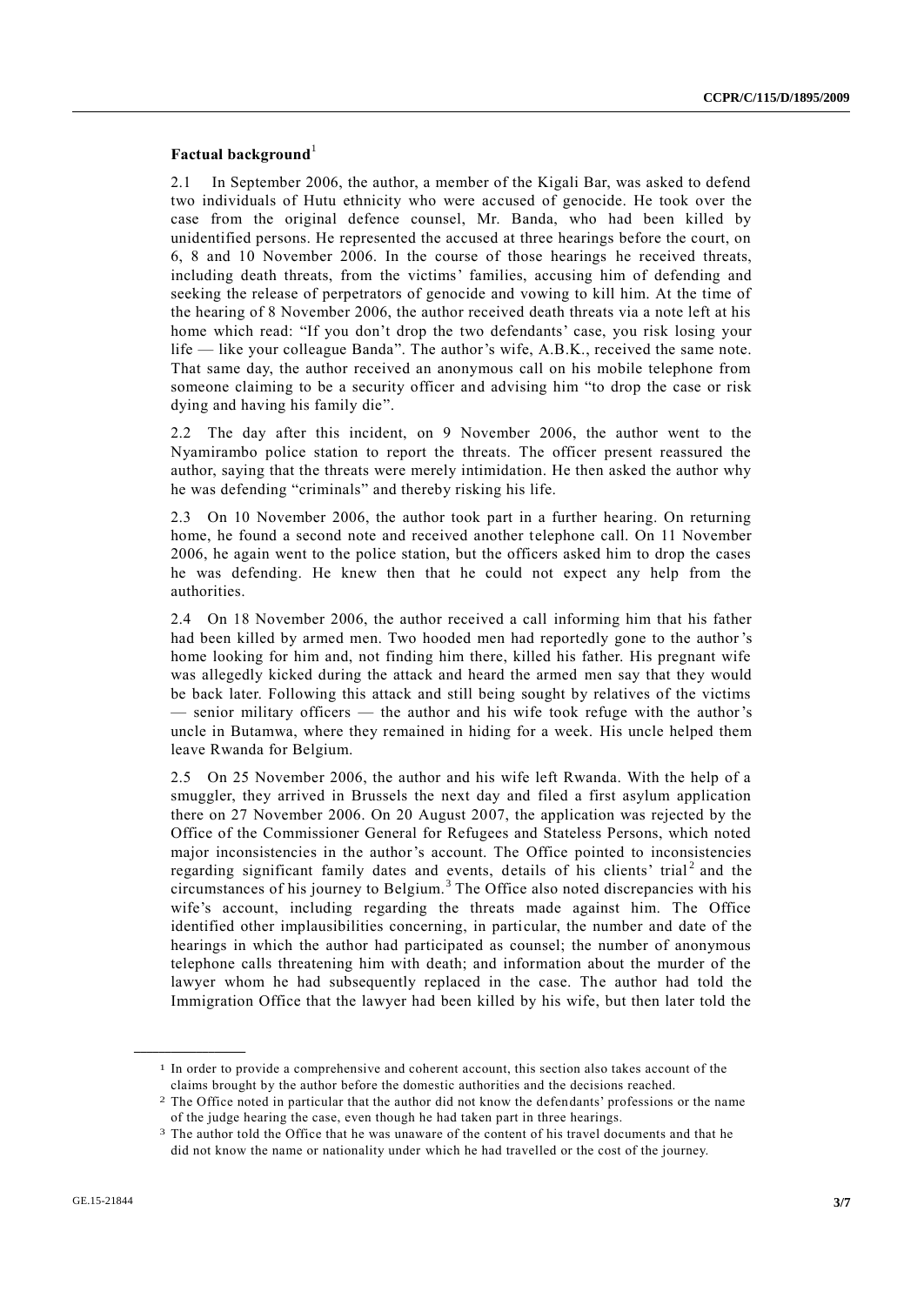Office of the Commissioner General for Refugees and Stateless Persons that he had been killed by persons unknown.

2.6 On 28 April 2008, the Aliens Litigation Council rejected the author's appeal and refused to grant him subsidiary protection status. The Council also noted the contradictions and inconsistencies in his account that had been raised previously by the Office of the Commissioner General for Refugees and Stateless Persons and concluded that "the number and nature of the inconsistencies noted in the author's successive accounts prevented a finding that the facts upon which he relied corresponded to events actually experienced by him".

2.7 On 19 June 2008, the author submitted a new asylum application, which was swiftly denied by the Immigration Office. A third asylum application, submitted on the basis of a new element — a summons from a *gacaca* court — was also rejected pursuant to a decision dated 29 September 2008, which was accompanied by an order to leave Belgian territory with his family by 16 July 2009. On 13 January 2009, the Aliens Litigation Council rejected the author's application for a cassation motion and a suspension of the order on the grounds that he had not attended a hearing on 23 December 2008. On 24 February 2009, the Council of State rejected the author 's appeal against the latter decision on the grounds that the application was manifestly inadmissible, since the Council of State was not empowered to order the suspension or enforcement of a decision of a dispute tribunal such as the Aliens Litigation Council.

2.8 On 5 May 2008 and 28 January 2009, the author submitted two applications for the regularization of his status to the Immigration Office (Federal Public Service for Home Affairs). They were declared inadmissible on 6 June 2008 and 9 June 2009 respectively.

2.9 In its decision of 6 June 2008, the Immigration Office denied the author's application for a residence permit because of major and glaring inconsistencies that undermined the credibility of the author's and his wife's account in relation to basic information, such as their place of joint residence in Rwanda, the date of their first meeting and the composition of the author's family, and also significant events, such as the date of death of the author's mother. The Immigration Office also noted in its decision that the author had been unable to give the name of the judge hearing the case that he was defending, even though he had participated in three hearings before the court in Cyangugu.

2.10 In its decision of 9 June 2009, the Immigration Office treated the summons from the *gacaca* court as a new element, but considered that it could only have probative value in supporting a credible and coherent account, which was not the case in the present instance given the contradictions and inconsistencies noted in the previous proceedings. Consequently, the Immigration Office dismissed the author's application.

#### **The complaint**

3.1 The author claims that his and his family's deportation to Rwanda would constitute a violation by the State party of articles 2 (1), 3, 7, 16, 23 (1), 24 and 26 of the Covenant. He maintains that the fact that he received death threats before leaving his country of origin would expose him and his family to a real and imminent risk of torture or death if he returned to Rwanda.

3.2 With regard to article 16, the author maintains that the State party has denied him and his family the right to recognition as persons before the law by refusing them the status of refugees and a residence permit. He further claims that he, his wife and his two minor children constitute a family and that the State party has failed to provide them with protection, in violation of article 23. As to articles 24 and 26, the author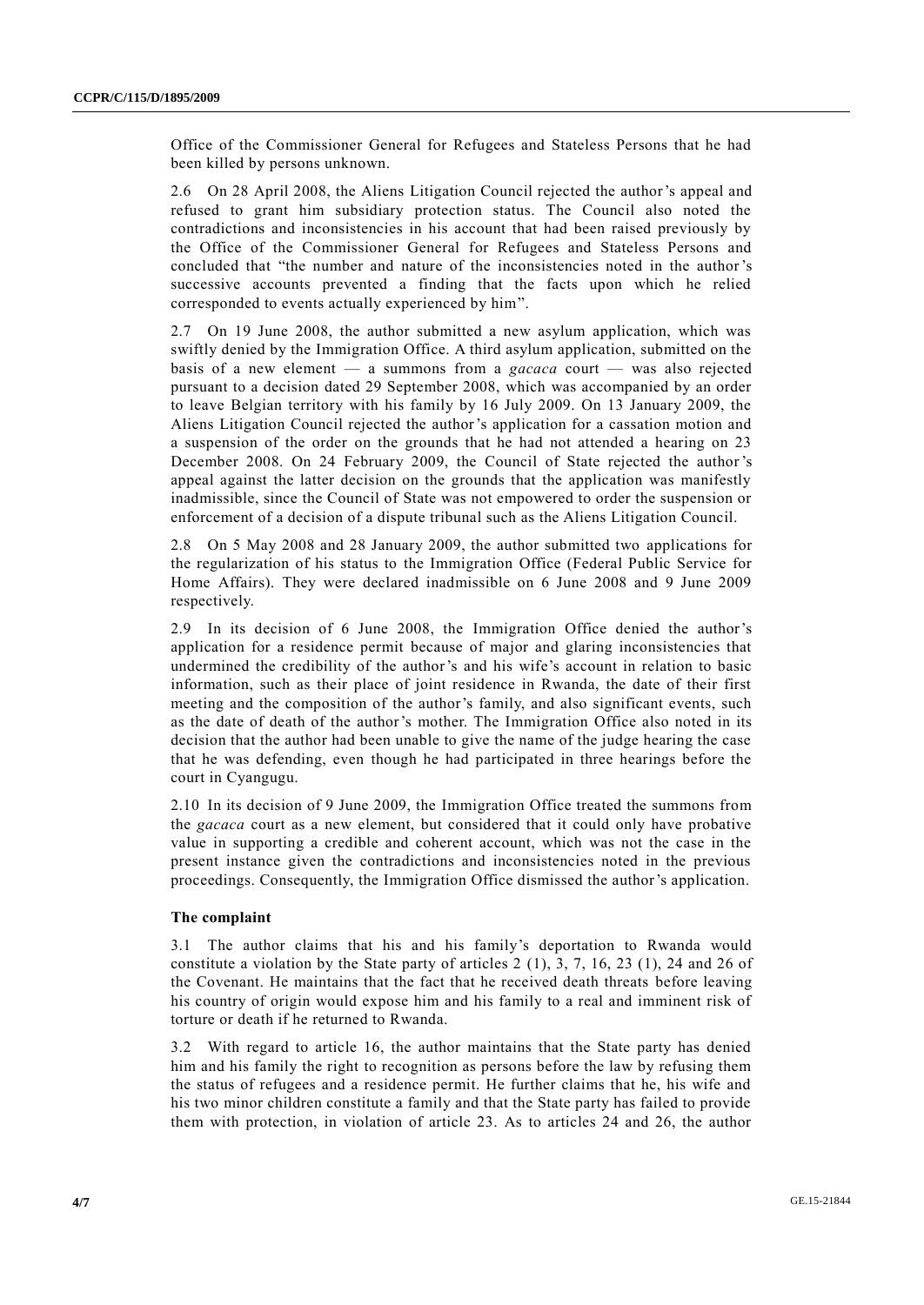contends that he and his family were discriminated against by the State party during the asylum and regularization application process.

#### **Additional comments by the author**

4.1 On 3 September 2014, the author informed the Committee that on 1 September 2014, on the basis of his adoption by a Belgian national, he had filed with the Immigration Office an application for a residence card for family members of European Union citizens pursuant to the Act of 15 December 1980 on the entry, temporary and permanent residence and removal of aliens. The application remains pending.

4.2 He also points out that on 28 April 2014 a similar application was rejected by the Immigration Office on the ground that he had failed to show that his material circumstances were such as to confer a right of residence. Accordingly, he was issued with an order to leave the country within 30 days after the decision.

4.3 On 5 December 2014, the author informed the Committee that he had left Belgium on 11 October 2014 for Switzerland, where he lodged an asylum application on 13 October 2014. On 18 November 2014, the Swiss Federal Office for Migration rejected his application and ordered his removal to Belgium, as the "responsible Dublin State", by the canton of Lucerne. On 4 December, the author was placed in detention with a view to his deportation to Belgium.

4.4 The author reiterates that he would face a real and imminent risk of death if he were returned to Belgium because the Belgian authorities, acting in "collusion" with the Rwandan authorities, intend at all costs to deport him to Rwanda, where he would be at risk of torture or death.

4.5 On 22 July 2015, the author informed the Committee that he had resided in Switzerland for three months, including two months in detention following his asylum application and the Federal Office for Migration's decision of 18 November 2014 to dismiss that application. The author points out that in the asylum proceedings in Switzerland he emphasized the reasons for his persecution by Belgium, not Rwanda. <sup>4</sup> On 15 December 2014, the Federal Administrative Court rejected his application on the ground that the author had failed to establish that the Belgian authorities were incapable of assessing his application for protection. The Court therefore concluded that Belgium remained the country responsible for assessing his asylum application under the Dublin Regulation.

4.6 The author states that on 18 December 2014 he was deported by Switzerland to Belgium, where he was placed in detention for a short period, and then placed under electronic surveillance for three months.

4.7 The author adds that since his return he has had no valid residence permit in Belgium. He recalls that an application for a residence permit on the basis of his filiation (by adoption) with a Belgian national is still pending (see paragraph 4.1 above). In addition, he points out that he has been unjustly struck off the roll of the French Section of the Brussels Bar. On 19 November 2012, he was sentenced in his absence by the Nivelles Criminal Court to 8 months' imprisonment and a fine of 550 euros for publicly and fraudulently using the title of lawyer without being registered at the Brussels Bar. The Brussels Court of Appeal and the Court of Cassation of Belgium dismissed his appeals against the decision of the Nivelles Criminal Court on 22 May 2013 and 4 June 2014 respectively.

<sup>4</sup> The author claimed, in particular — as he had before the Committee — that the Belgian authorities, acting in collusion with the Rwandan authorities, intended to deport him to Rwanda and were therefore unable to ensure his protection from persecution in Rwanda.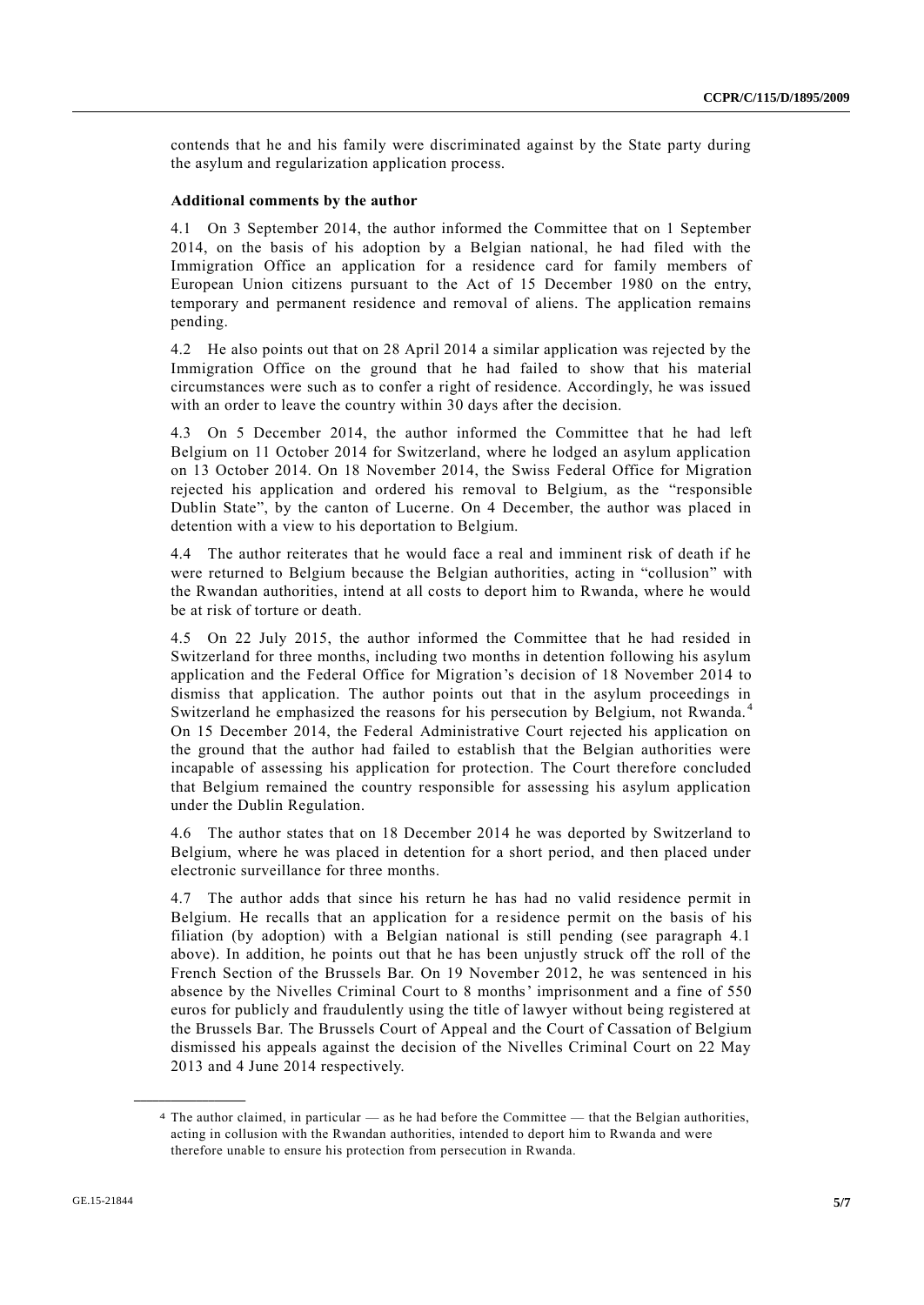4.8 On 12 August 2015 the author submitted further information to the Committee, to the effect that he had received a residence permit for Belgium, valid from 28 July 2015 to 28 July 2020, on the basis of his adoption by a Belgian national.<sup>5</sup>

4.9 The author nevertheless wishes to have his communication considered by the Committee on the ground that his former wife,  $A.B.K.$  (second author) — from whom he has been divorced since 3 May  $2012^6$  — and his two minor daughters, N.U.R. and S.B.R., do not have a residence permit, even though both children were born in Belgium.

## **Lack of cooperation from the State party**

5. On 18 August 2009, 6 May 2010, 9 August 2010, 12 November 2010 and 24 October 2014, the State party was asked to submit its observations on the admissibility and merits of the communication. The Committee notes that this information has not been received. It finds it regrettable that the State party has failed to provide any information with regard to the admissibility or substance of the author's claims. It recalls that, under article 4, paragraph 2, of the Optional Protocol, the State party concerned is required to submit to the Committee written explanations or statements clarifying the matter and describing any measures it may have taken to remedy the situation. In the absence of a reply from the State party, due weight must be given to the author's allegations, to the extent that these have been properly substantiated.<sup>7</sup>

## **Issues and proceedings before the Committee**

## *Consideration of admissibility*

6.1 Before considering any claim contained in a communication, the Committee must decide, in accordance with rule 93 of its rules of procedure, whether the communication is admissible under the Optional Protocol to the Covenant.

6.2 As required under article 5, paragraph 2 (a), of the Optional Protocol, the Committee has ascertained that the same matter is not being examined under another procedure of international investigation or settlement.

6.3 With regard to the exhaustion of domestic remedies, the Committee reiterates its concern that, despite four reminders addressed to the State party, no observations on the admissibility or merits of the communication have been received. The Committee therefore finds that it is not precluded from considering the communication under article 5, paragraph 2 (b), of the Optional Protocol.

6.4 The Committee notes that the author has provided no information in support of his claim of a violation of article 2, paragraph 1. Furthermore, the Committee considers, in general, that the author's claim concerning the discriminatory intent that allegedly underlies the denial of his asylum applications has not been sufficiently substantiated for purposes of admissibility under article 26. In relation to the claim under article 3, the Committee also considers that the author has put forward no argument in support of this allegation. Lastly, the author has similarly failed to

<sup>&</sup>lt;sup>5</sup> Pursuant to article 40 bis and ter of the Act of 15 December 1980 on the entry, temporary and permanent residence and removal of aliens, and article 52, read in conjunction with article 69 ter, of the Royal Decree of 8 October 1981 on the entry, temporary and permanent residence and removal of aliens.

<sup>6</sup> The author was married to A.B.K. at the time of submission of his communication to the Committee in July 2009.

<sup>7</sup> See, for example, communications No. 1422/2005, *El Hassy v. Libyan Arab Jamahiriya*, Views adopted on 24 October 2007, para. 4; No. 1208/2003, *Kurbonov v. Tajikistan*, Views adopted on 16 March 2006, para. 4; and No. 760/1997, *Diergaardt et al. v. Namibia*, Views adopted on 25 July 2000, para. 10.2.